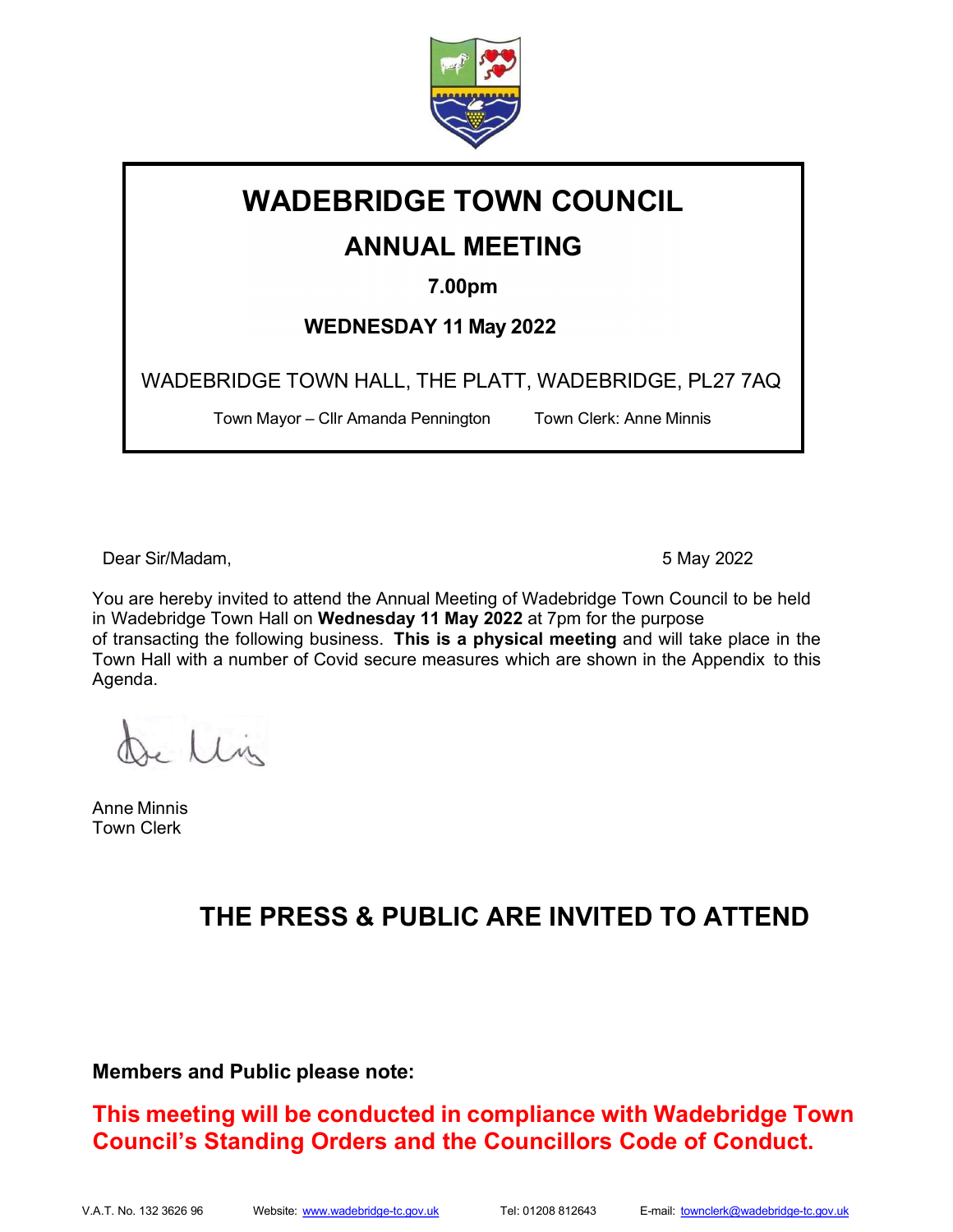# A G E N D A

**Housekeeping –** The Chairman to advise of evacuation routes in case of an emergency and reminded all those present of the following:

- That the meeting may be filmed or recorded.
- That Wadebridge Town Council is recording the meeting.
- Members and members of the public to turn mobile phones to silent.
- Should a Member or member of the public wish to film or photograph the meeting please sit in the 'Film/Photograph Area'.
- Members of the public, children or vulnerable persons who do not wish to be filmed or photographed please sit in the 'No Film/Photograph Area'.

#### 1. Mayor Choosing Ceremony

- To nominate and elect the Town Mayor for 2022/23;
- To receive the Mayor's declaration of office;
- To receive the Mayor's Oath of Allegiance followed by acceptance speech and to advise of the date for the Civic Service;
- To receive past Mayor's report for 2021/22.

#### 2. To receive apologies for absence

#### 3. To nominate and elect the Deputy Mayor for 2022/23

4. Register of Interest – to remind Councillors that they are required to review and update if necessary, their current Register of Interests.

#### 5. To receive Declarations of Interest

#### i. Pecuniary Interests

Declare those interests which have been declared on your Register of Interests relevant to the Agenda of the meeting. Whenever the item is being discussed, including public participation, Councillors must leave the room and not take part in the discussion and decision.

#### ii. Non Registerable Interests

Declare non registerable interests at the start of the meeting or whenever the interest becomes apparent. When the item is being discussed, including public participation, Councillors must leave the meeting and not take part in the discussion or decision.

#### iii. Dispensations

To receive any requests for dispensations relating to items on the agenda.

#### 6. Outside Committees/Organisations:

- i. To agree the outside Committees/Organisations for Town Council representation (list of Committees/Organisations to consider will be tabled);
- ii Subject to (i) above to appoint representatives to outside Committees/Organisations for 2022/23 from interested members.
- 7. To appoint members to serve on the Town Council Committees 2022/23 Planning, Finance & General Purposes and Staffing Committees.
- 8. Town Council Meetings to confirm the dates and times of ordinary meetings of the Council.
- 9. To confirm the Minutes of the Full Council meeting held on 13 April 2022.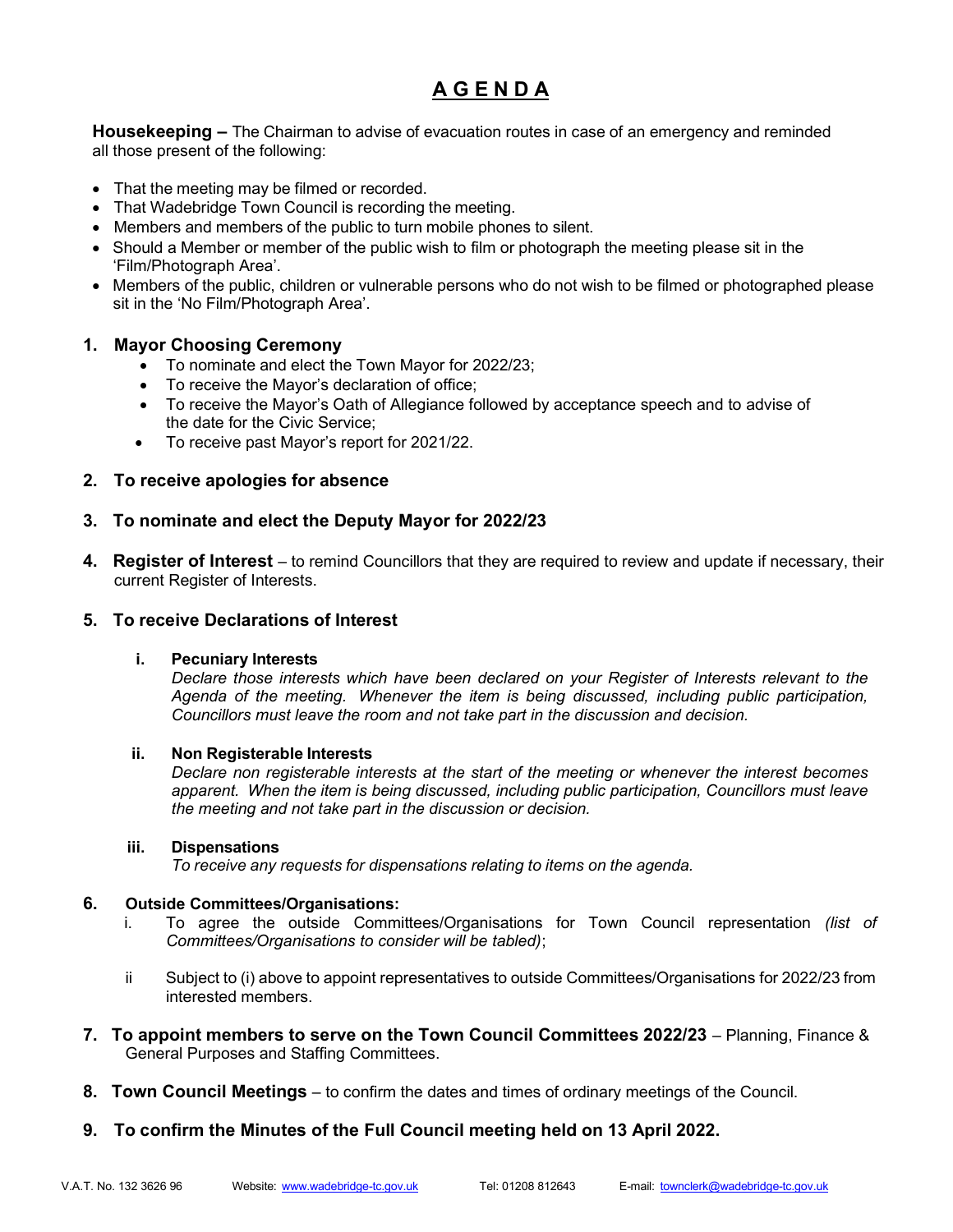## 10. Public Participation

- To receive questions from members of the Public relating to items on the agenda which require a decision.
- To receive reports from Cllr Mould (Wadebridge East & St Minver) and Cllr Moorcroft (Wadebridge West & St Mabyn).
- To receive reports from the Police.

## 11. Finance

- i. To approve accounts for payment (tabled).
- ii. To approve Section 1 of the Annual Return.
- iii. To approve section 2 of the Annual Return.

## 12. Correspondence

- a. To receive correspondence for information
	- **i.** Cornwall Council Town & Parish Council Newsletter (8 April 2022).
	- ii. Bodmin & Wadebridge Neighbourhood Policing Teams April 2022 Newsletter
- **b.** To receive correspondence requesting a response:
	- i. n/a
- c. To receive Minutes and Agendas for Outside Committees for information
	- i. n/a

## 13. Planning

- a. New Applications To respond to the following applications received from Cornwall Council:
	- i. PA22/03443:104 Egloshayle Road Wadebridge Cornwall PL27 6AF. Works to trees within Wadebridge CA namely to fell group of group of poor form Leylandii (G1) and to fell Cypress (T1) - now too large for position. Click here to view this planning application
	- ii. PA22/03138: Meldon Whiterock Road Wadebridge Cornwall. Single replacement dwelling Click here to view this application
	- iii. PA22/03430: 32A First Floor Flat 1 Molesworth Street Wadebridge Cornwall. Certificate of lawfulness for the existing use of the property as a residential flat. Click here to view this application
	- iv. PA22/03633: HSBC Bank HSBC Holdings, 12 Molesworth Street Wadebridge Cornwall PL27 7DB. Replacement ATM and associated signage Click here to view this application
	- v. PA22/03634: HSBC Bank HSBC Holdings, 12 Molesworth Street Wadebridge Cornwall PL27 7DB. Advertisement Consent for signage over ATM Click here to view this application
	- vi. PA22/03913: 9 Fisher Close Wadebridge Cornwall PL27 6BG. Construction of a small single storey front porch and other alterations to existing property. Click here to view this application
	- vii. PA22/04014: Kernow House Gonvena Hill Wadebridge Cornwall. Construction of pool house in rear garden Click here to view this application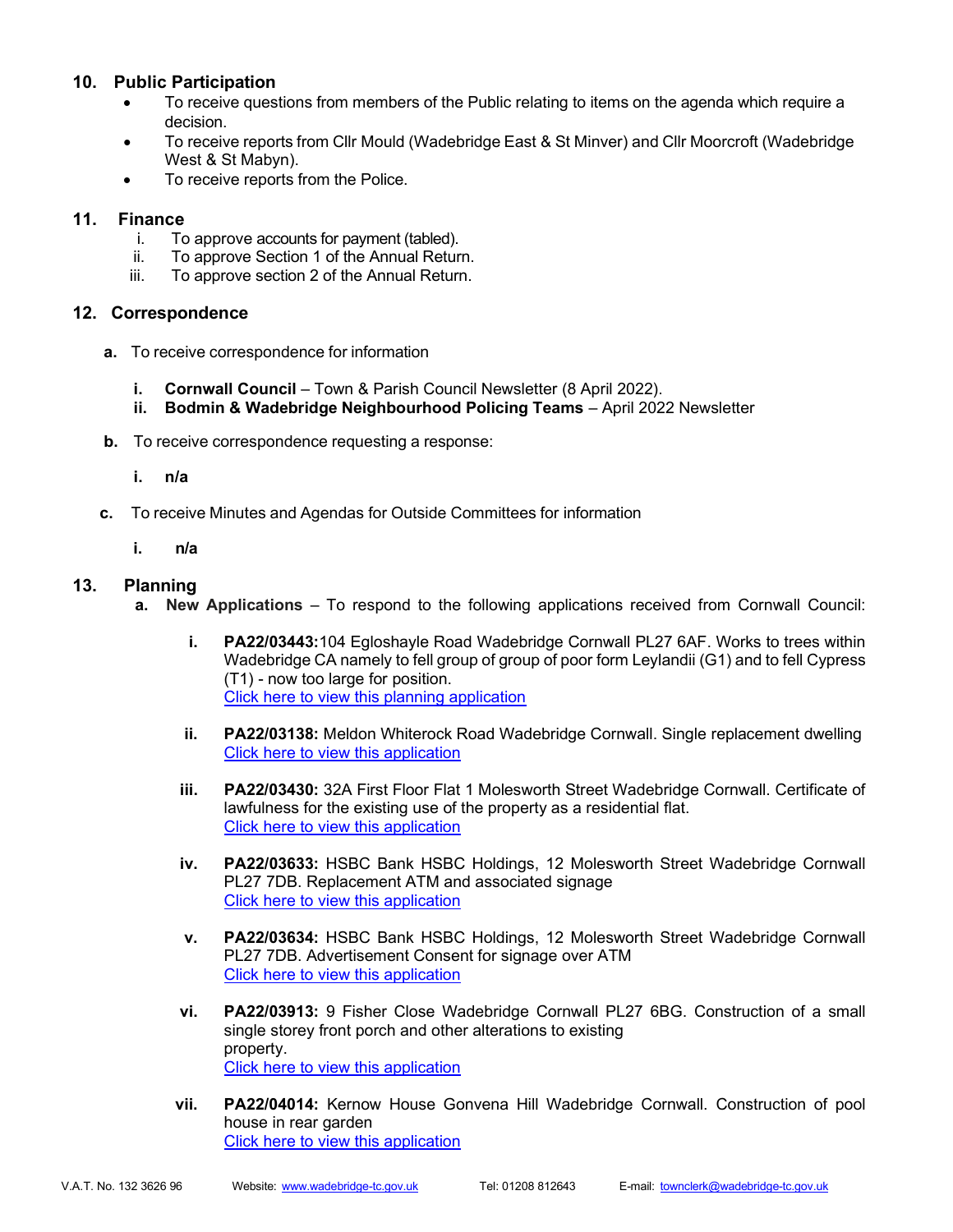- viii. PA22/04088: Lumb & Osbourne, 83 Egloshayle Road Wadebridge Cornwall PL27 6AF. Proposed two storey rear extension. Click here to view this application
- b. Decisions To be advised of the following decisions received from Cornwall Council:
	- i. PA22/00991: 7 Two Trees Wadebridge Cornwall PL27 7PF. To erect a single storey rear extension comprising a Kitchen and Bedroom with en-suite facilities. APPROVED
	- ii. PA22/01507: 2 Parkwood Polmorla Road Wadebridge Cornwall. Side extension to semidetached dwelling. APPROVED
	- iii. PA22/02284: Tregarthen Gonvena Wadebridge Cornwall. Works to trees namely:- height reduction to (T4) Beech and (T5) Sycamore - subject to a Tree Preservation Order(TPO). APPROVED
	- iv. PA22/00883: 29 Foxdown Wadebridge Cornwall PL27 6BD. Conversion of an integrated garage, remove garage door and replace with casement window and stone block wall APPROVED
- c. For Information To be advised of the following: None
- **14. Working Groups** to confirm existing working groups, create new working groups, appoint new members and receive relevant minutes.
	- a. Existing Working Groups & Members to reconfirm current working groups and members for 2022/23 (tabled).
	- b. New Working Groups to resolve to form new working groups as necessary.
	- c. New Members to resolve to appoint new members to working groups.
	- d. Minutes and Recommendations to receive minutes and recommendations from the following working groups as necessary :
		- i. Allotments
		- **ii.** Climate Emergency
		- **iii.** Community Flood
		- iv. Digital Communications
		- v. Toilets
		- vi. Town Guide
		- vii. Town Hall
		- viii. Queen's Green Canopy
		- ix. Queen's Platinum Jubilee Event
- **15. Councillor Vacancies** to resolve to agree that vacancies will be advertised with an intention to co-opt at the June 2022 meeting.
- 16. Confidential matters to consider the following resolution: To suspend Standing Order 1.c., so that the Press and Public be excluded from the meeting for the following item of business because of the confidential personnel nature of the business to be transacted - Public Bodies (Admission to Meetings) Act 1960.
	- a. Mulch deck to consider quote for ride on mower.
- 17. To note the dates of the next Wadebridge Town Council meetings
	- Annual Town Meeting Thursday 19 May 2022
	- Full Council Wednesday 22 June 2022